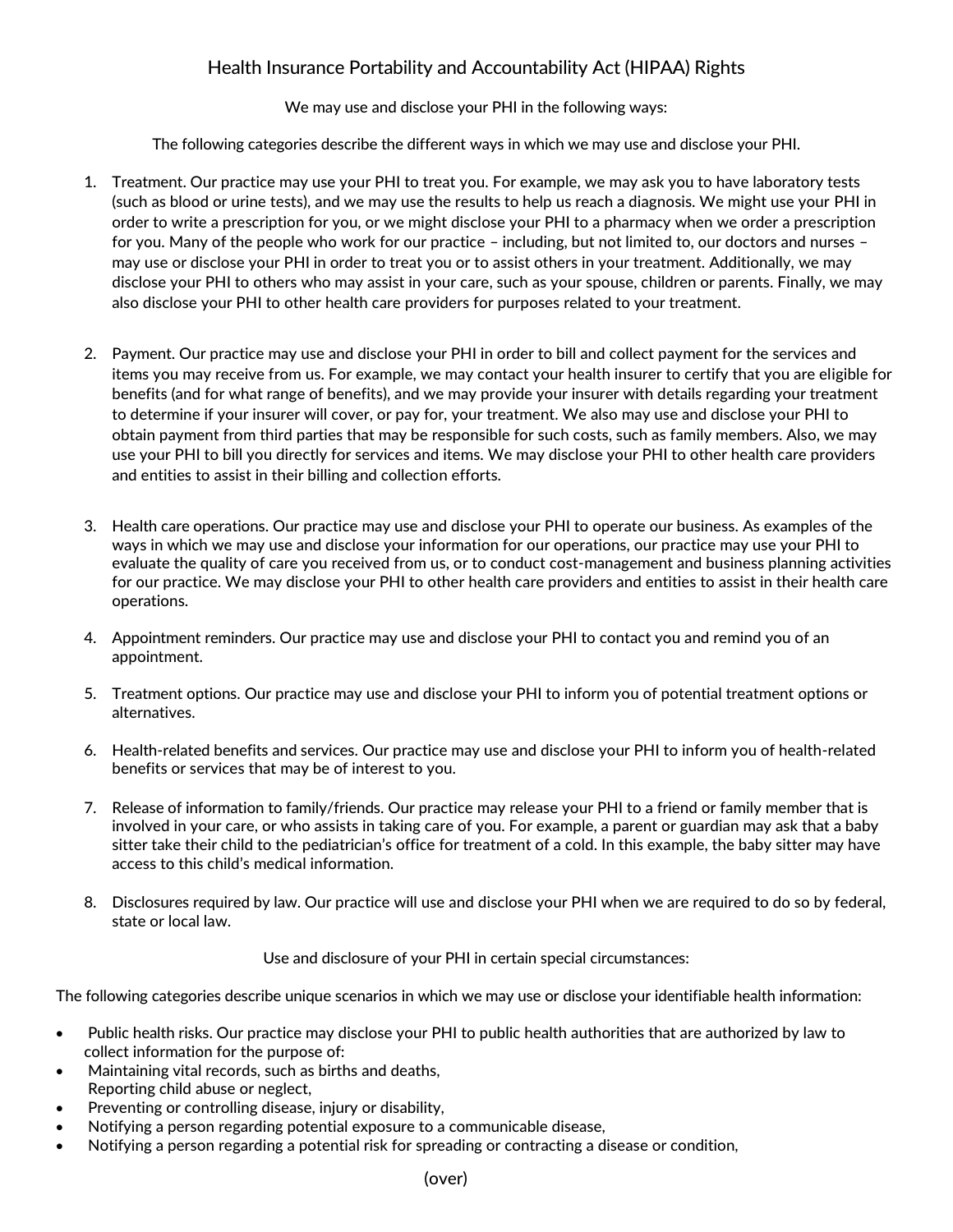- Reporting reactions to drugs or problems with products or devices, Notifying individuals if a product or device they may be using has been recalled,
- Notifying appropriate government agency(ies) and authority(ies) regarding the potential abuse or neglect of an adult patient (including domestic violence); however, we will only disclose this information if the patient agrees or we are required or authorized by law to disclose this information,
	- Notifying your employer under limited circumstances related primarily to workplace injury or illness or medical surveillance.
- Health oversight activities. Our practice may disclose your PHI to a health oversight agency for activities authorized by law. Oversight activities can include, for example, investigations, inspections, audits, surveys, licensure and disciplinary actions; civil, administrative and criminal procedures or actions; or other activities necessary for the government to monitor government programs, compliance with civil rights laws and the health care system in general.
- Lawsuits and similar proceedings. Our practice may use and disclose your PHI in response to a court or administrative order, if you are involved in a lawsuit or similar proceeding. We also may disclose your PHI in response to a discovery request, subpoena or other lawful process by another party involved in the dispute, but only if we have made an effort to inform you of the request or to obtain an order protecting the information the party has requested.
- Law enforcement. We may release PHI if asked to do so by a law enforcement official: Regarding a crime victim in certain situations, if we are unable to obtain the person's agreement, • Concerning a death we believe has resulted from criminal conduct, • Regarding criminal conduct at our offices, • In response to a warrant, summons, court order, subpoena or similar legal process, • To identify/locate a suspect, material witness, fugitive or missing person, • In an emergency, to report a crime (including the location or victim(s) of the crime, or the description, identity or location of the perpetrator).
- Deceased patients. Our practice may release PHI to a medical examiner or coroner to identify a deceased individual or to identify the cause of death. If necessary, we also may release information in order for funeral directors to perform their jobs.
- Research. Our practice may use and disclose your PHI for research purposes in certain limited circumstances. We will obtain your written authorization to use your PHI for research purposes except when an Internal Review Board or Privacy Board has determined that the waiver of your authorization satisfies all of the following conditions: (A) The use or disclosure involves no more than a minimal risk to your privacy based on the following: (i) an adequate plan to protect the identifiers from improper use and disclosure; (ii) an adequate plan to destroy the identifiers at the earliest opportunity consistent with the research (unless there is a health or research justification for retaining the identifiers or such retention is otherwise required by law); and (iii) adequate written assurances that the PHI will not be re-used or disclosed to any other person or entity (except as required by law) for authorized oversight of the research study, or for other research for which the use or disclosure would otherwise be permitted; (B) The research could not practicably be conducted without the waiver, (C) The research could not practicably be conducted without access to and use of the PHI.
- Serious threats to health or safety. Our practice may use and disclose your PHI when necessary to reduce or prevent a serious threat to your health and safety or the health and safety of another individual or the public. Under these circumstances, we will only make disclosures to a person or organization able to help prevent the threat.
- Military. Our practice may disclose your PHI if you are a member of U.S. or foreign military forces (including veterans) and if required by the appropriate authorities.
- National security. Our practice may disclose your PHI to federal officials for intelligence and national security activities authorized by law. We also may disclose your PHI to federal and national security activities authorized by law. We also may disclose your PHI to federal officials in order to protect the president, other officials or foreign heads of state, or to conduct investigations.
- Inmates. Our practice may disclose your PHI to correctional institutions or law enforcement officials if you are an inmate or under the custody of a law enforcement official. Disclosure for these purposes would be necessary: (a) for the institution to provide health care services to you, (b) for the safety and security of the institution, and/or (c) to protect your health and safety or the health and safety of other individuals.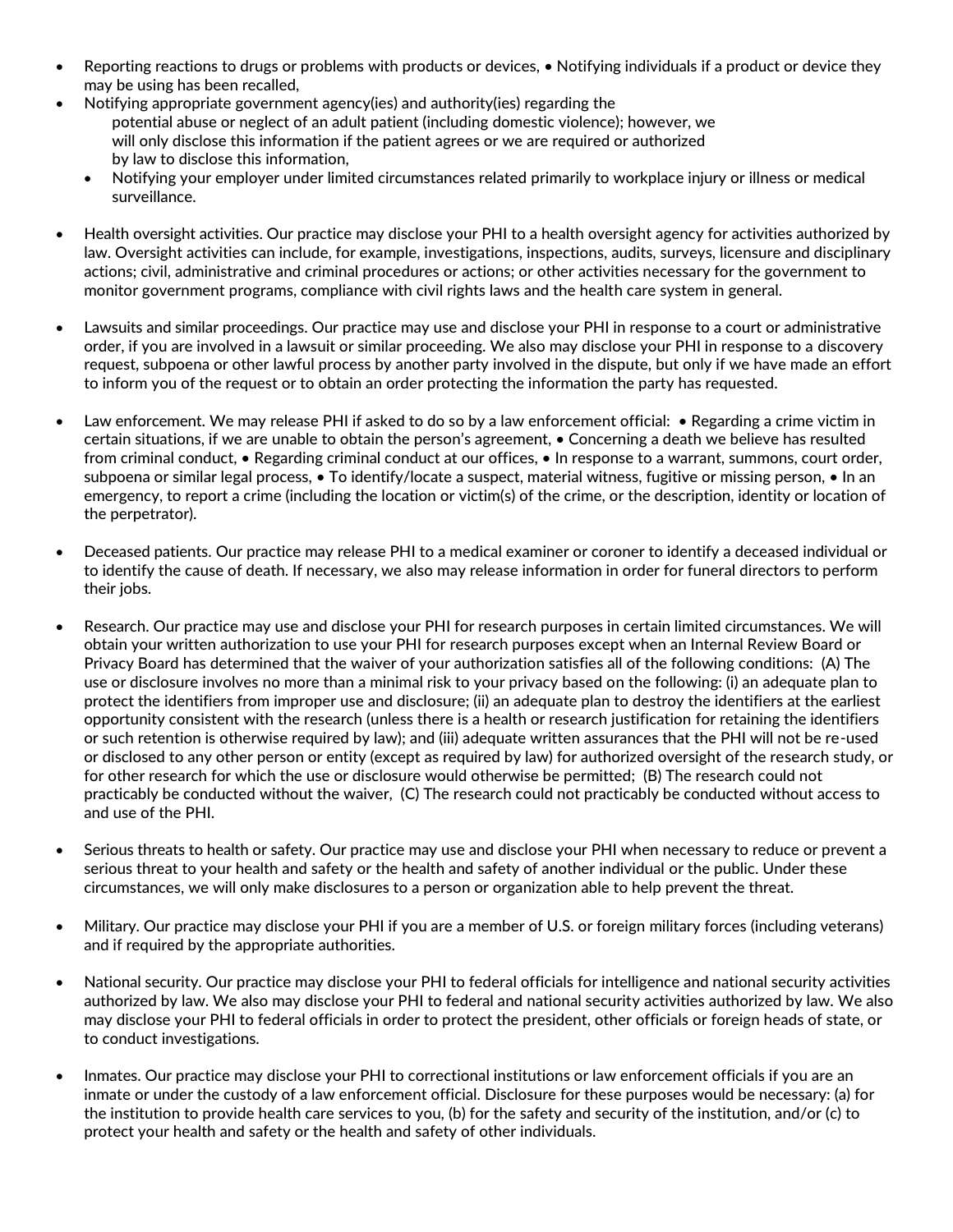Workers' compensation. Our practice may release your PHI for workers' compensation and similar programs.

Your rights regarding your PHI:

You have the following rights regarding the PHI that we maintain about you:

- 1. Confidential communications. You have the right to request that our practice communicate with you about your health and related issues in a particular manner or at a certain location. For instance, you may ask that we contact you at home, rather than work. In order to request a type of confidential communication, you must make a written request to Crosspoint Counseling Center, 214 Partin Dr. S., Niceville, FL, 32578, 850-279-4576 specifying the requested method of contact, or the location where you wish to be contacted. Our practice will accommodate reasonable requests. You do not need to give a reason for your request.
	- Requesting restrictions. You have the right to request a restriction in our use or disclosure of your PHI for treatment, payment or health care operations. Additionally, you have the right to request that we restrict our disclosure of your PHI to only certain individuals involved in your care or the payment for your care, such as family members and friends. We are not required to agree to your request; however, if we do agree, we are bound by our agreement except when otherwise required by law, in emergencies or when the information is necessary to treat you. In order to request a restriction in our use or disclosure of your PHI, you must make your request in writing to [insert name or title and telephone number of a person or office to contact for further information]. Your request must describe in a clear and concise fashion:
		- The information you wish restricted,
		- Whether you are requesting to limit our practice's use, disclosure or both,
		- To whom you want the limits to apply.
- 2. Inspection and copies. You have the right to inspect and obtain a copy of the PHI that may be used to make decisions about you, including patient medical records and billing records, but not including psychotherapy notes. You must submit your request in writing to Crosspoint Counseling Center, 214 Partin Dr. S., Niceville, FL, 32578, 850-279-4576 in order to inspect and/or obtain a copy of your PHI. Our practice may charge a fee for the costs of copying, mailing, labor and supplies associated with your request. Our practice may deny your request to inspect and/or copy in certain limited circumstances; however, you may request a review of our denial. Another licensed health care professional chosen by us will conduct reviews.
- 3. Amendment. You may ask us to amend your health information if you believe it is incorrect or incomplete, and you may request an amendment for as long as the information is kept by or for our practice. To request an amendment, your request must be made in writing and submitted to Crosspoint Counseling Center, 214 Partin Dr. S., Niceville, FL, 32578, 850-279-4576. You must provide us with a reason that supports your request for amendment. Our practice will deny your request if you fail to submit your request (and the reason supporting your request) in writing. Also, we may deny your request if you ask us to amend information that is in our opinion: (a) accurate and complete; (b) not part of the PHI kept by or for the practice; (c) not part of the PHI which you would be permitted to inspect and copy; or (d) not created by our practice, unless the individual or entity that created the information is not available to amend the information.
- 4. Accounting of disclosures. All of our patients have the right to request an "accounting of disclosures." An "accounting of disclosures" is a list of certain non-routine disclosures. Our practice has made of your PHI for purposes not related to treatment, payment or operations. Use of your PHI as part of the routine patient care in our practice is not required to be documented – for example, the doctor sharing information with the nurse; or the billing department using your information to file your insurance claim. In order to obtain an accounting of disclosures, you must submit your request in writing to Crosspoint Counseling Center, 214 Partin Dr. S., Niceville, FL, 32578, 850-279-4576. All requests for an "accounting of disclosures" must state a time period, which may not be longer than six (6) years from the date of disclosure and may not include dates before April 14, 2003. The first list you request within a 12-month period is free of charge, but our practice may charge you for additional lists within the same 12-month period. Our practice will notify you of the costs involved with additional requests, and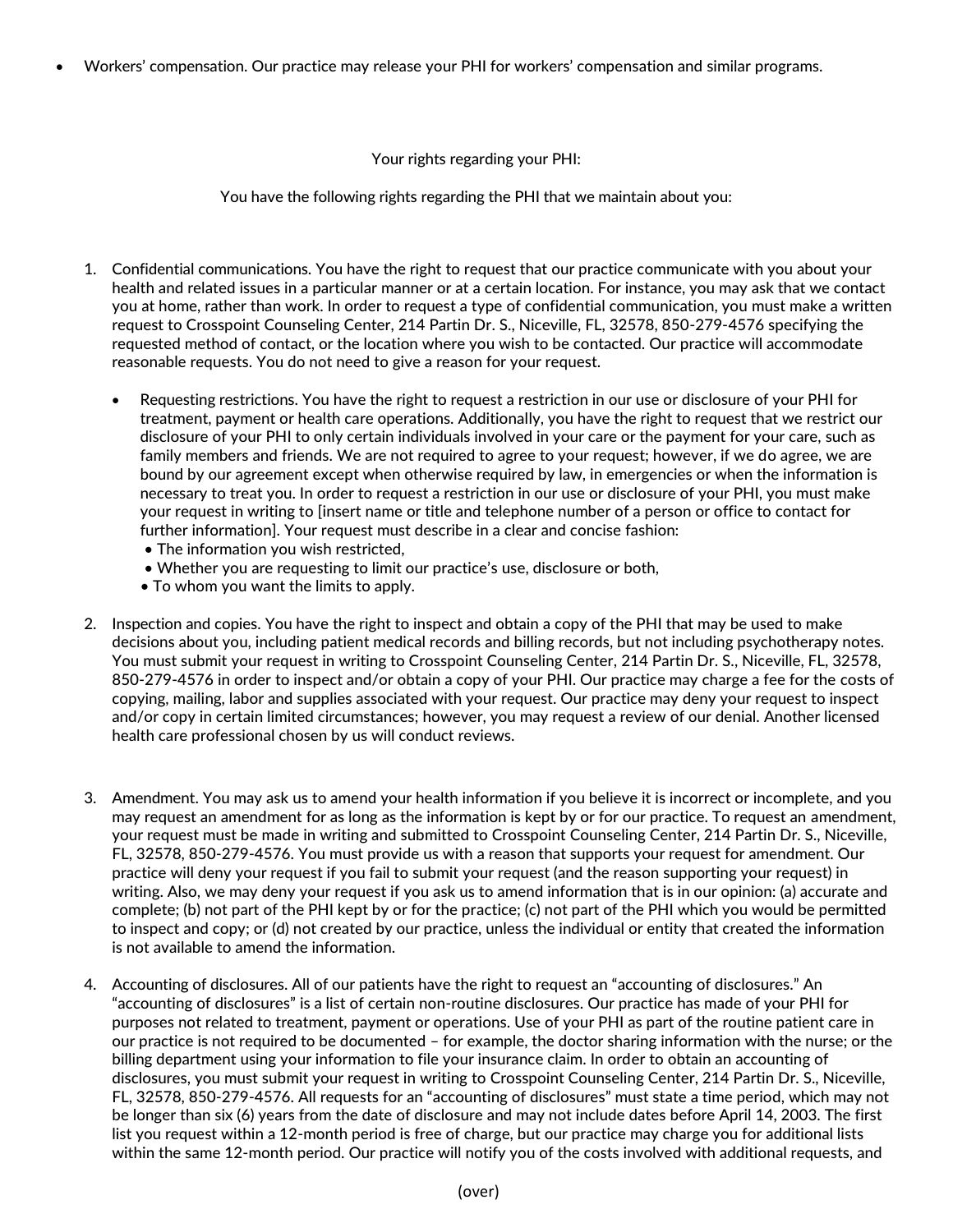you may withdraw your request before you incur any costs.

- 5. Right to a paper copy of this notice. You are entitled to receive a paper copy of our notice of privacy practices. You may ask us to give you a copy of this notice at any time. To obtain a paper copy of this notice, contact Crosspoint Counseling Center, 214 Partin Dr. S., Niceville, FL, 32578, 850-279-4576.
- 6. Right to file a complaint. If you believe your privacy rights have been violated, you may file a complaint with our practice or with the Secretary of the Department of Health and Human Services. To file a complaint with our practice, contact State of Florida Department of Health 850-245-4339. All complaints must be submitted in writing. You will not be penalized for filing a complaint. 8. Right to provide an authorization for other uses and disclosures. Our practice will obtain your written authorization for uses and disclosures that are not identified by this notice or permitted by applicable law. Any authorization you provide to us regarding the use and disclosure of your PHI may be revoked at any time in writing. After you revoke your authorization, we will no longer use or disclose your PHI for the reasons described in the authorization. Please note: we are required to retain records of your care.

Again, if you have any questions regarding this notice or our health information privacy policies, please contact Crosspoint Counseling Center 214 Partin Dr. S. Niceville, FL, 32578

Copyright © 2002 Gates, Moore & Company. Used with permission. "The HIPAA Privacy Rule: Three Key Forms." Bush J. Family Practice Management. February 2003:29-33, http://www.aafp.org/fpm/20030200/29theh.html.

850-279-4576